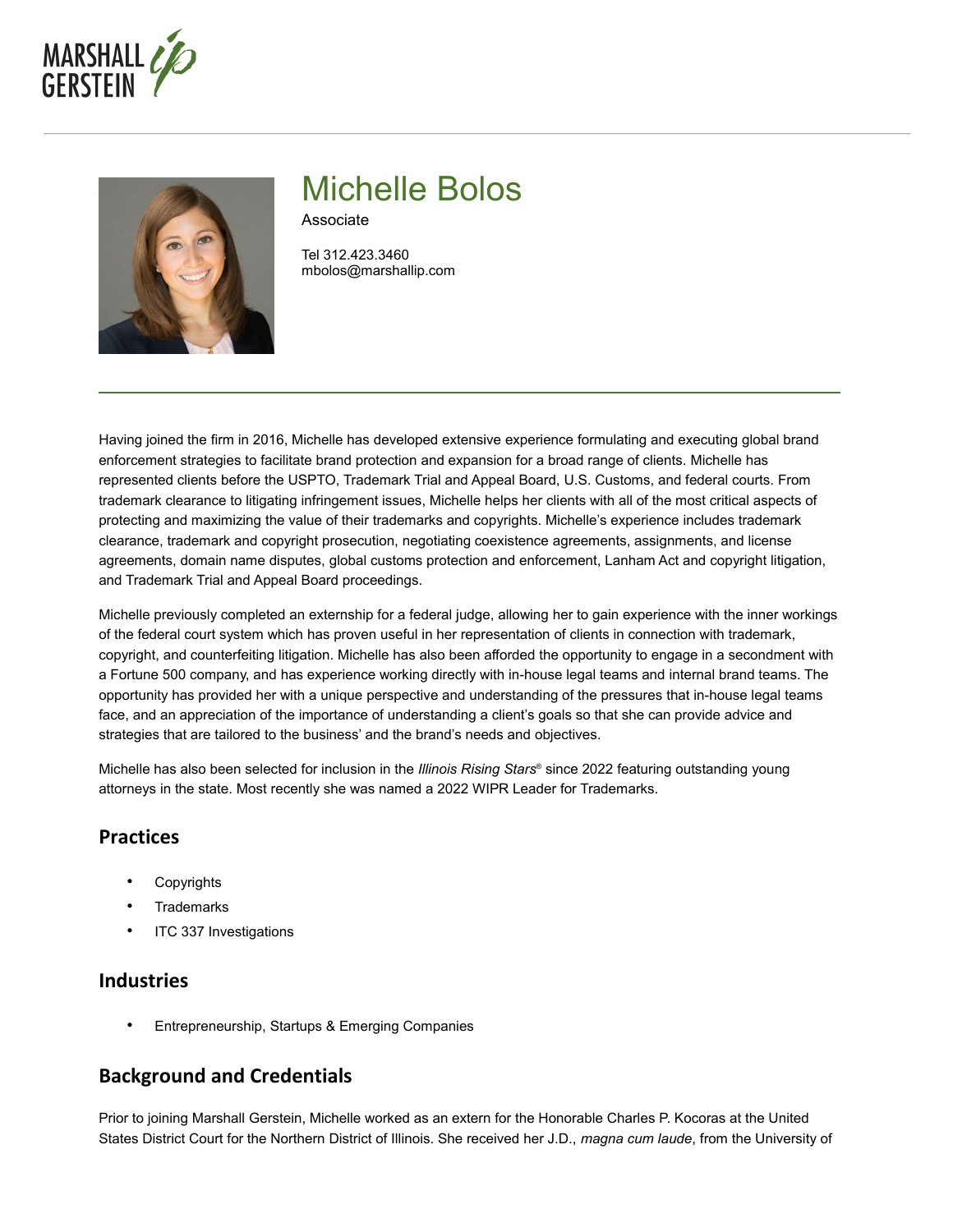

Illinois College of Law. She was also awarded three CALI Awards for Excellence. During law school, Michele served as the production editor for *The Journal of Law, Technology, & Policy,* was a member of the Women's Law Society and the Intellectual Property Law Society. She also participated in an IP Clinic and helped several start-up businesses protect their intellectual property rights by preparing trademark applications on their behalf. Michelle also holds a B.S. degree in psychology from the University of Illinois at Urbana-Champaign.

## **Education**

- University of Illinois College of Law (J.D., *magna cum laude*)
- University of Illinois, Urbana-Champaign (B.S.)
	- o Psychology

## **Bar Admissions**

**Illinois** 

## **Publications and Presentations**

- ["Apart at the Seams Copyright Protection for Apparel: Star Athletica, LLC v. Varsity Brands, Inc.,](http://www.marshallip.com/publications/apart-at-the-seams-copyright-protection-for-apparel-star-athletica-llc-v-varsity-brands-inc/)" *Marshall Gerstein Alert*, March 28, 2017.
- ["Lee v Tam,](http://www.intellectualpropertymagazine.com/trademark/lee-v-tam-122709.htm)" *Intellectual Property Magazine*, March 2, 2017.
- ["10 Years of MedImmune: What Trademark Owners Learned,](https://www.marshallip.com/content/uploads/2017/02/MGB_Griffith_Bolos_10-Years-Of-MedImmune.pdf)" *Law360*, February 14, 2017.
- ["Supreme Court Considers Copyright Protection in Designs on Useful Articles,](http://www.marshallip.com/publications/supreme-court-considers-copyright-protection-in-designs-on-useful-articles/)" *Marshall Gerstein Alert*, November 11, 2016.
- ["A Highway in the Sky: A Look at Land Use Issues That Will Arise with the Integration of Drone Technology,](http://illinoisjltp.com/journal/wp-content/uploads/2015/12/Bolos.pdf)" *University of Illinois Journal of Law, Technology, and Policy*, 2015.

## **Community and Professional Involvement**

- Women's Bar Association of Illinois Co-Chair of the Intellectual Property Committee
- Hellenic Bar Association
- American Bar Association

#### **Insights**

March 28, 2017

**"Apart at the Seams – Copyright Protection for Apparel: Star Athletica, LLC v. Varsity Brands, Inc."** Marshall Gerstein Alert

March 2, 2017 **"Lee v. Tam"** Intellectual Property Magazine